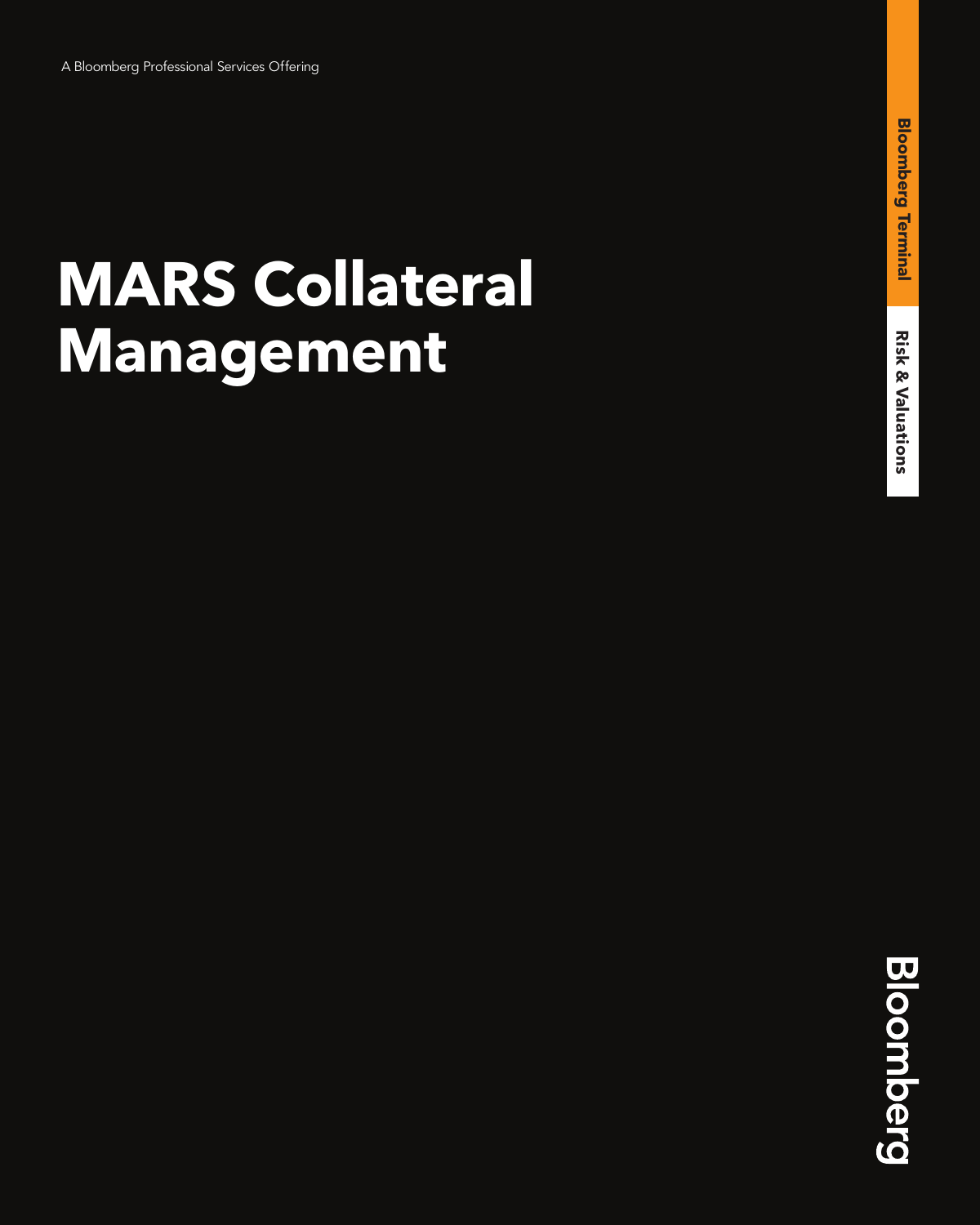#### **Contents**

- Client types supported
- Agreement types supported
- Connectivity
- Legal documentation management
- Valuations & initial margin
- Margin call management
- Risk analytics
- Trade management
- Disputes & reconciliations
- Inventory management
- Collateral optimization
- Engineering & support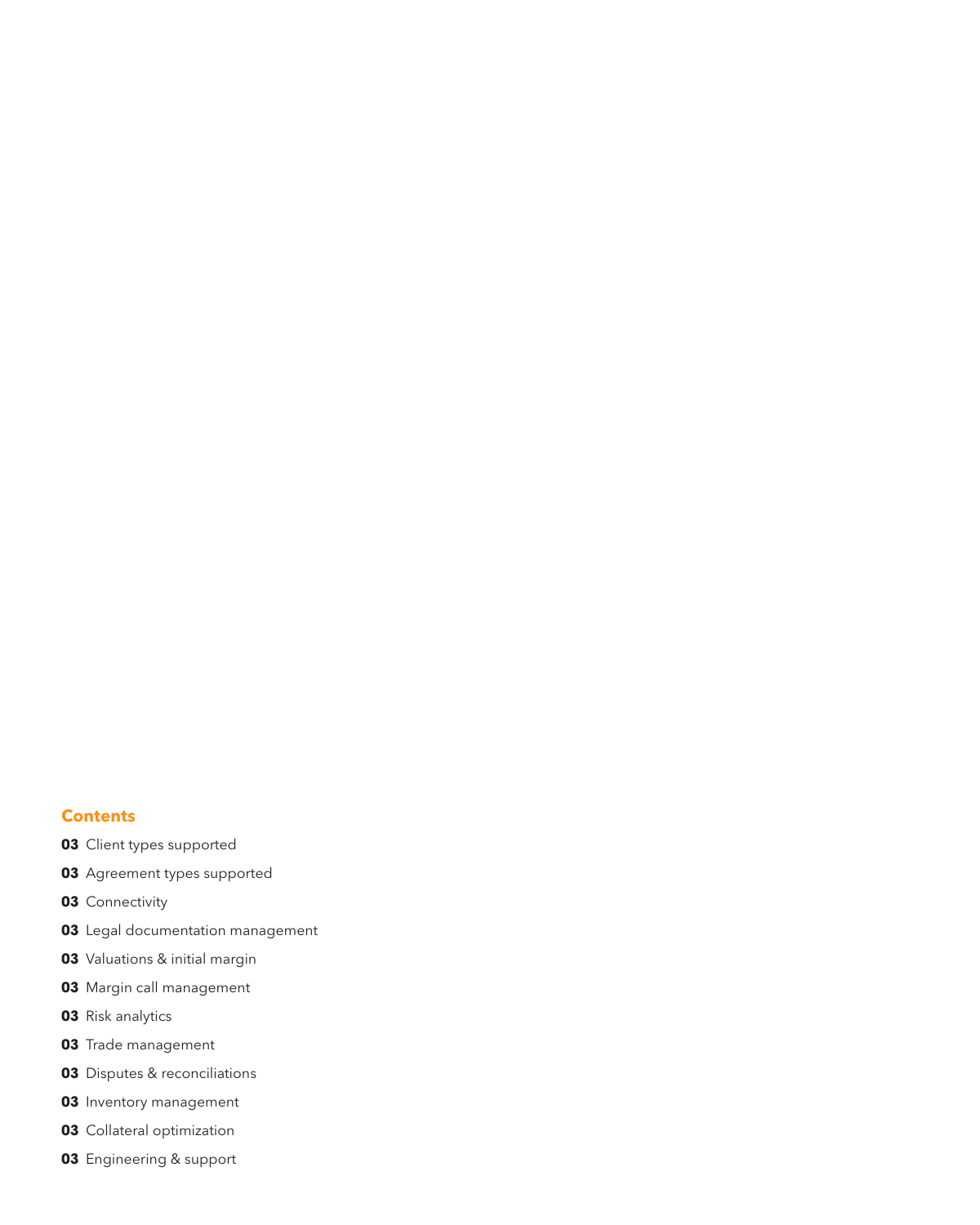# **Bloomberg MARS Collateral Management**

Collateral management has been a long-standing credit mitigation technique employed by the sell side and larger buy sides for many years. Since the financial crisis, regulatory pressures have been at the forefront of the collateral management industry. What was once thought of as a back-office function done primarily on manual spreadsheets is now part of the trading and risk decision-making process. Dodd-Frank and EMIR brought central clearing and trade reporting to the buy side. BCBS/IOSCO and the subsequent global regulations for uncleared margin are now in their final stages. With evolving regulations, increasing margin requirements and new market participants entering the arena, it's more important than ever to choose a technology partner that can both help comply with the regulations and provide a full end-to-end collateral management workflow.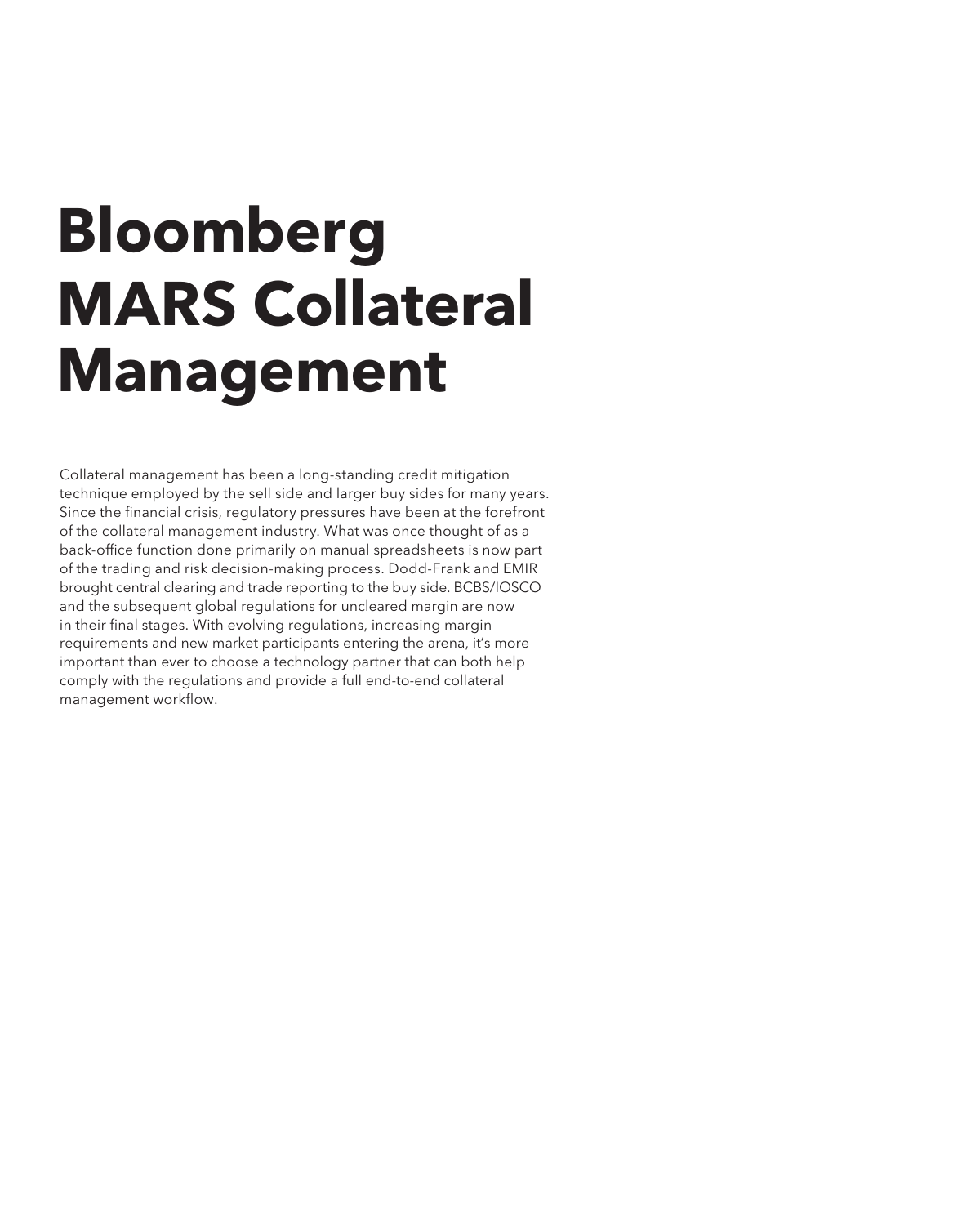Bloomberg's MARS Collateral Management (BCOL) is an end-to-end collateral management and processing hub that provides clients with a straight-through solution to holistically manage and monitor their exposures and collateral positions in real time. Powered by Bloomberg's world-class pricing library, MARS Collateral Management features cross-product support, regulatory compliance — variation and initial margin (SIMM/CCP) calculations, portfolio reconciliations, inventory management and scenario analysis.

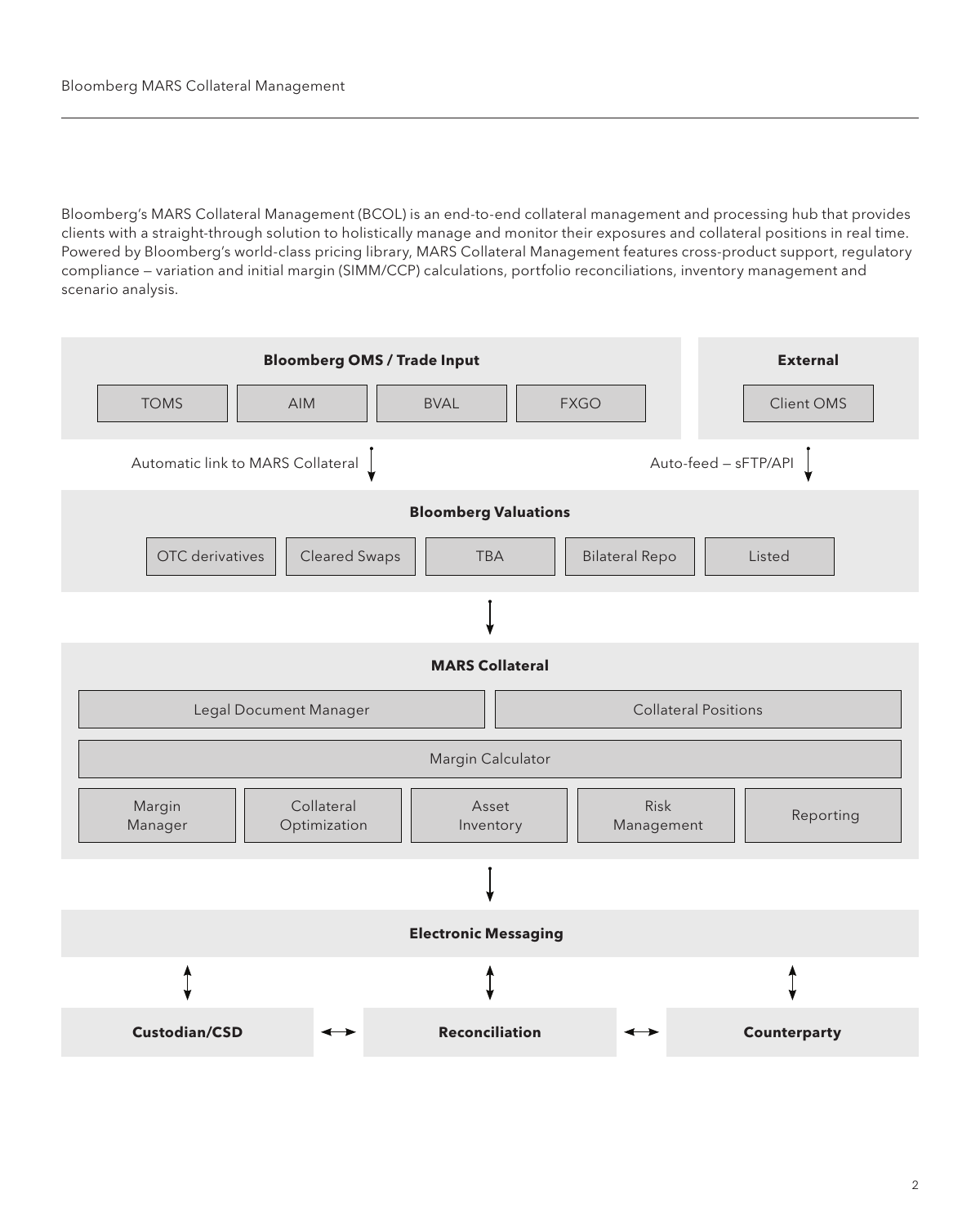## **MARS Collateral provides solutions to address today's complex challenges.**

#### **Client types supported:**

- Asset and investment managers
- Insurance companies
- Banks
- Broker-dealers
- Corporations

### **Agreement types supported:**

- Bilateral legacy CSA
- Regulated VM CSA (included gross/net, gross/gross)
- Regulated Initial CSA
- MSFTA
- (G)MRA
- Clearing Agreements (cleared swaps/futures and options)

### **Connectivity:**

- Access to full universe of Bloomberg market data including, but not limited to, world-class pricing, ratings, and interest and FX rates
- Bloomberg connects you to each other send and receive margin calls via Acadia Margin Manager, Bloomberg MSG and IB; use Bloomberg IB to connect to your counterparties and internal partners to investigate disputes and reconciliations
- Licensed vendor of ISDA SIMM
- CCP initial margin calculations
- Acadia IM Exposure Manager for SIMM reconciliations

### **Legal documentation management**

- Stores legal entity, master and collateral agreement data
- Linked to market and security data and global LEI database
- Drives margin calculations
- Robust eligibility criteria

### **Valuations & initial margin**

- Vanilla and exotic derivative valuations using best-in-class data and pricing models
- Margin calculation, including standard lookup method and ISDA SIMM
- Sensitivities calculation for SIMM using Bloomberg SHOC infrastructure
- Cleared swap and futures IM calculations

#### **Margin call management**

- End-to-end collateral management and processing hub
- Send and receive margin calls electronically via Acadia Margin Manager or email
- Provides collateral manager everything they need to know: what is eligible to post, how much to post and what is available to post
- Audit trail

### **Risk analytics**

- Run risk scenarios across collateral agreements to analyze liquidity and counterparty risk
- Pre-trade SIMM
- SIMM Backtesting

#### **Trade management**

- Direct link to Bloomberg OMS (TOMS/AIM)
- Automatically load deals booked in BVAL and FXGO
- Easily load your trades from your current platform to MARS Collateral

### **Disputes & reconciliations**

- In-system portfolio reconciliation tool (RecStation)
- Compare and match principal and counterparty trade information
- Automatically chat via IB with colleagues and counterparties

#### **Inventory management**

- Track posted/held collateral across all counterparties and agreements
- Manage all available assets in inventory
- Link to Bloomberg OMS inventory platform

### **Collateral optimization**

- The cheapest-to-deliver monitor allows you to see which currencies would be cheapest to use as collateral based on specific FX curves
- Used to automatically select across cash collateral in asset inventory in BCOL workflow

### **Engineering & support**

- Ability to scale horizontally and vertically and adapt quickly to changing regulatory demands
- 24/7/365 technical support
- Includes Bloomberg's world-class premium ADSK support with a dedicated email address and help IB chat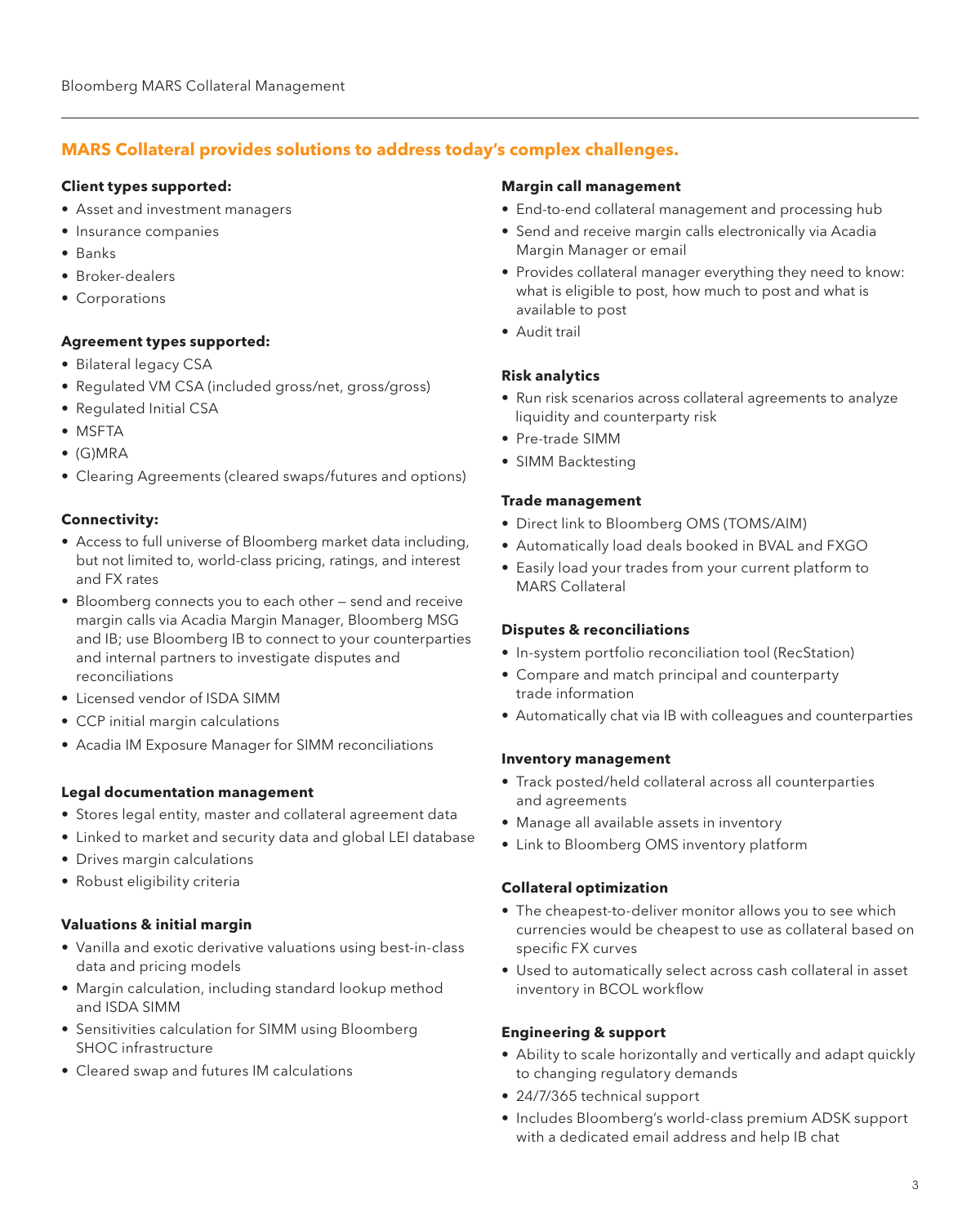## **About the Bloomberg Terminal.**

Since 1981, business and financial professionals have depended on the Bloomberg Terminal® for the real-time data, news and analytics they need to make the decisions that matter. The Terminal provides information on every asset class — from fixed income to equities, foreign exchange to commodities, derivatives to mortgages — all seamlessly integrated with on-demand multimedia content, extensive electronic-trading capabilities and a superior communications network.